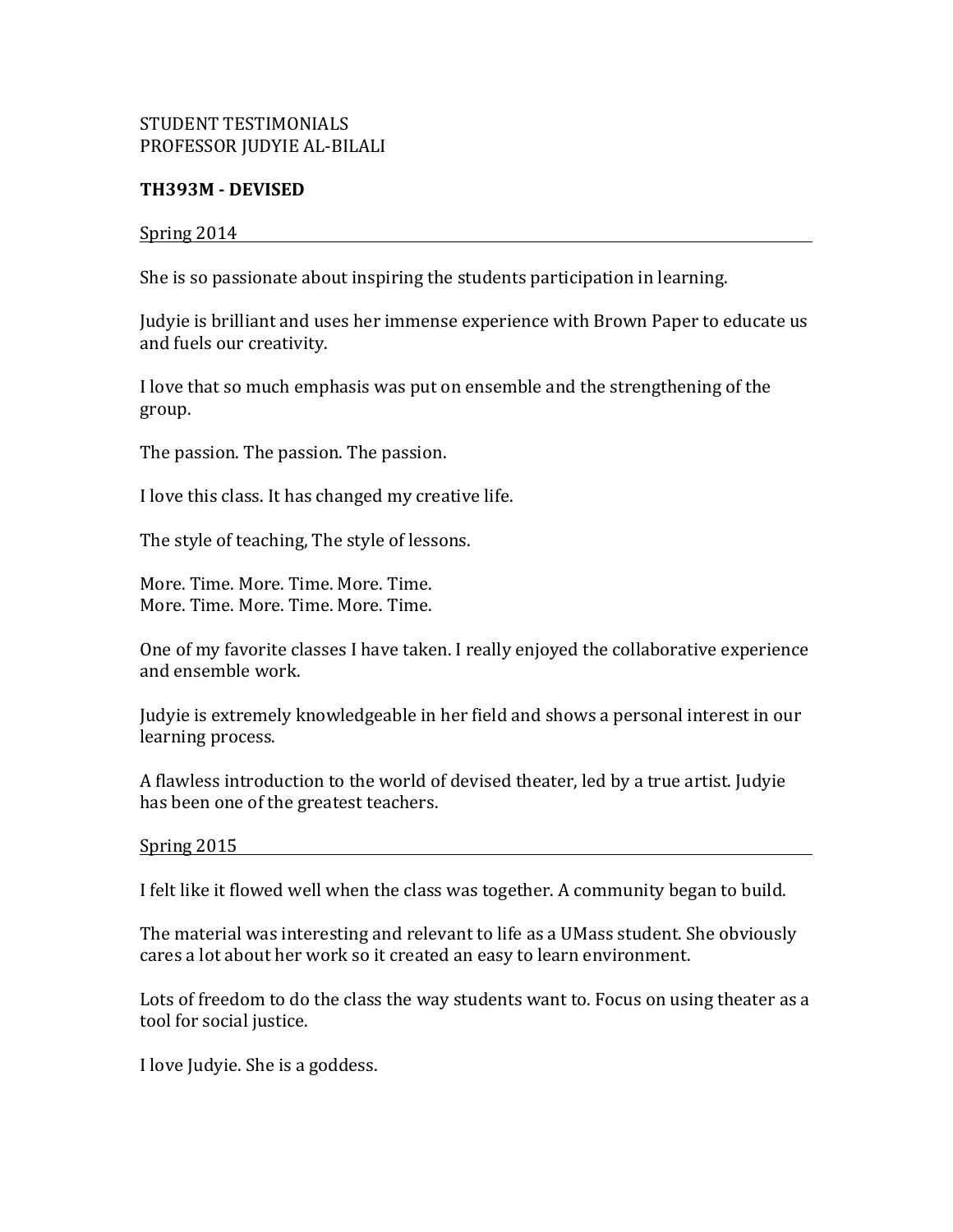I like that she gets us moving and active physically in class. She gets us to let go of our worry about ourselves and helps us get into the mindset of an actor.

Spring 2017

Judyie is amazing. No, seriously. She fostered a great environment. She listened and seriously listened. I wasn't just someone she taught but someone she sees as a bringer of change. She looks at all of us like the future and means it. That is so important to anyone that is a student.

Judyie makes an environment that wales everyone up and makes it so that we all care.

This course helped others to learn how to work in a large group setting.

Judyie is incredibly understanding.

Judyie Thank you for your love, good vibes, creativity, attention, everything. This is art. This has meaning. Thank you for helping to unlock my goodness and fall in love with my body and ability.

The high energy brought to class. The love for everyone in the room. My devising skills have greatly improved.

Judyie is a brilliant individual and stimulates class participation well. I loved the warm environment she created.

Judyie's passion. Very simple but it as incredible to be around and inspired and engaged us all.

Judyie is the best. She is not afraid to tackle the tough questions and pushes her students to do that same.

The best professor you will ever have, clear, concise, honest and whole heart. She never failed to inspire interest in class. She knoooooows what she is doing. I'm so excited to work with her in the future.

Thank you for everything you did this year to help us find ourselves and create brilliant work.

Judyie is eloquent, elegant, and so very knowledgeable. She has changed my life with her passion for theater.

She was so gracious to have us, to explore devising with  $us$  – one of the best professors in the department!